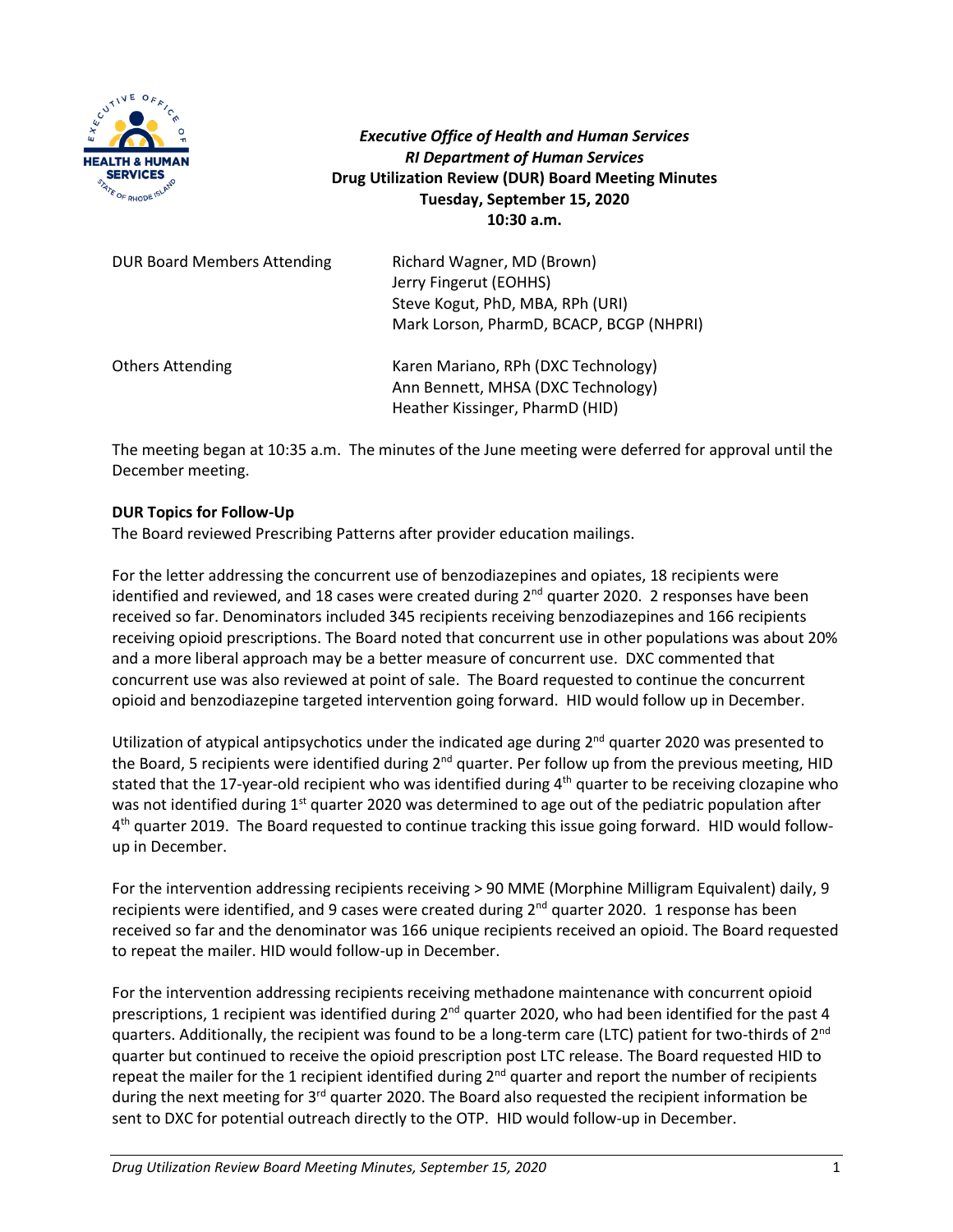For the intervention addressing stimulant exceeds max dose, 15 unique recipients were identified, and 15 cases were created during  $2^{nd}$  quarter 2020. 4 responses have been received so far and the denominator was 463 unique recipients received a stimulant. The Board requested to repeat the mailer during 3<sup>rd</sup> quarter and report on the number of recipients receiving greater than 30 mg/day of Adderall XR. The Board also requested a breakdown of all recipients who were identified by the stimulant max dose criteria for 3<sup>rd</sup> quarter data, including age and medication and dose received. HID would follow-up in December.

For the request to review atypical antipsychotic use in recipients less than 18 years of age with concurrent sedative hypnotics/anxiolytics, HID recently reviewed new criteria with DXC which was approved for use. HID plans to review criteria going forward and would follow-up in December.

Outside of the requested specialty mailing requests, HID presented information regarding 9 additional follow-up items; opioid induced constipation (OIC) agent utilization, naloxone utilization, biologic agent utilization, tramadol utilization, age breakdown of FFS enrollees, statin utilization, glucagon compound utilization, SGLT2 and GLP1 utilization, and migraine preventative treatment.

For the follow-up item addressing OIC agent utilization, HID recently reviewed new criteria with DXC which was approved for use. HID plans to review criteria going forward and would follow-up in December.

For the follow-up item addressing naloxone utilization, HID reported that 39 prescriptions were filled for 39 unique recipients during 2<sup>nd</sup> quarter 2020. Neighborhood reported a 25% decline in naloxone prescribing from  $1<sup>st</sup>$  quarter 2020 to  $2<sup>nd</sup>$  quarter 2020. The Board requested HID to continue utilization review. HID would follow up in December.

For the follow-up item addressing biologic agent utilization, HID presented 6 different classes of biologics, FDA approved indications, and utilization. The Board requested HID to review recipients without appropriate diagnosis for use with DXC. HID would review with DXC offline. The Board requested to continue utilization review the following quarter. HID would follow up in December.

For the follow-up item addressing tramadol utilization, HID reported that 24 unique recipients received 55 total prescriptions for tramadol products during 2<sup>nd</sup> quarter 2020. Per follow-up from the previous meeting, HID reported that tramadol accounted for 14% of all opioid prescriptions during 2<sup>nd</sup> quarter. The Board requested to review specific tramadol RDUR criteria to use for review within the FFS program to curb tramadol prescribing. The Board requested to continue utilization review the following quarter. HID would follow-up in December.

For the follow-up item addressing the age breakdown for FFS enrollees was presented. DXC shared that during August 2020 the total FFS population was reported as 37,526 where approximately 16,000 recipients were < 50 years of age and approximately 22,000 were > 50 years of age.

For the follow-up item addressing statin utilization, HID reported that 732 unique recipients filled a statin prescription during 2<sup>nd</sup> quarter 2020. 333 recipients were male, and 399 recipients were female. Per follow-up from the previous meeting, HID reported breakdown of age by decade and the male: female ratio for each decade. The Board requested that HID sent DXC information regarding the male: female ratio by decade for the entire FFS population during 2<sup>nd</sup> quarter 2020 to provide a denominator and to help determine if there is an underutilization of statins in males or if this is not an issue for our population. The Board agreed follow-up could be done via email post meeting.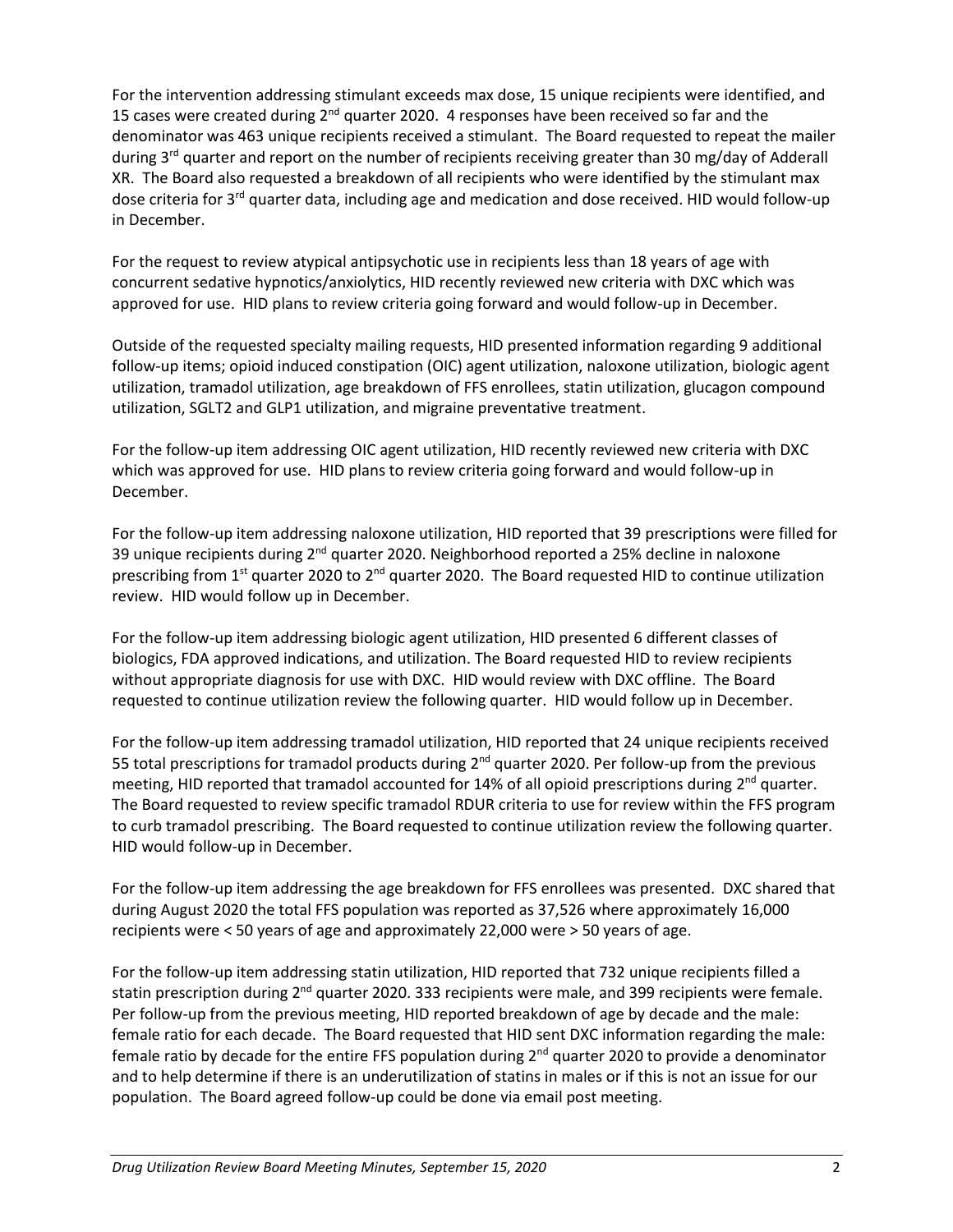For the follow-up item addressing glucagon compound utilization, HID reported that 4 unique recipients received 5 prescriptions for glucagon compound kits during  $2^{nd}$  quarter 2020. All 4 recipients had a diagnosis of diabetes as well as a concurrent insulin prescription. Neighborhood shared utilization data and reported on outreach performed to their endocrinologists who verified that recipients who received > 2 glucagon kits were utilizing their medications appropriately. The Board requested to know if other states are reviewing appropriate glucagon compound utilization. HID would follow-up in December.

For the follow-up item addressing SGLT2 and GLP1 utilization, HID reported that 38 unique recipients received 56 prescriptions for these products during 2<sup>nd</sup> quarter 2020. HID stated that utilization was reported on during 2<sup>nd</sup> quarter 2019 where 17 unique recipients were identified with approximately 50% having an appropriate diagnosis for use. The Board requested to review utilization for these medications every other quarter. HID would follow-up in March 2021.

For the follow-up item addressing migraine preventative treatment utilization, HID reported that 3 unique recipients received 3 prescriptions for CGRP (calcitonin gene related peptide) medications during 2<sup>nd</sup> quarter 2020. All 3 recipients had received prior therapy with a medication such as lamotrigine, atenolol, or sumatriptan. The Board agreed there was continuity of care and was not an issue for the FFS population.

HID commented that there was an additional topic that was requested for follow-up that would be reviewed during the December meeting: HIV medication utilization and appropriate use. Neighborhood added that they recently reviewed recipients with a HIV positive diagnosis who were only receiving 1 antiretroviral. Neighborhood also reported on two additional interventions; use of bupropion, tramadol or fluoroquinolones concurrent with seizure medications, and tamoxifen used concurrently with antidepressants.

# **ADURS (American Drug Utilization Review Society) Topics**

The Board reviewed slides that presented recent ADURS topics. Topics reviewed included: MCOs to pay NADAC + FFS dispensing fee, montelukast black box warning, and newly proposed SUPPORT Act requirements. The Board requested that HID review potential RDUR criteria identifying recipients at high risk of overdose from opioids who are receiving opioid prescriptions without a naloxone prescription. HID would follow-up in December.

## **Top 10 Medications by Utilization & by Pharmacy Paid Amount**

The Board reviewed slides that presented the top 10 medications by utilization and by pharmacy paid amount during 2<sup>nd</sup> quarter 2020.

## **High Volume Prescribers of Opioids**

The Board reviewed a slide that presented high volume prescribers of opioids for 2<sup>nd</sup> quarter 2020. HID would review any outliers with DXC during monthly status meetings.

## **Opioid Utilization Report**

The Board reviewed slides that presented long and short acting opioid utilization during 2<sup>nd</sup> quarter 2020. Overall number of claims compared to the number of claims for short acting and long acting agents was reviewed.

## **FFY 2019 CMS Report**

HID provided an update regarding the FFY 2019 CMS report and successful submission ahead of the due date to September 30<sup>th</sup>.